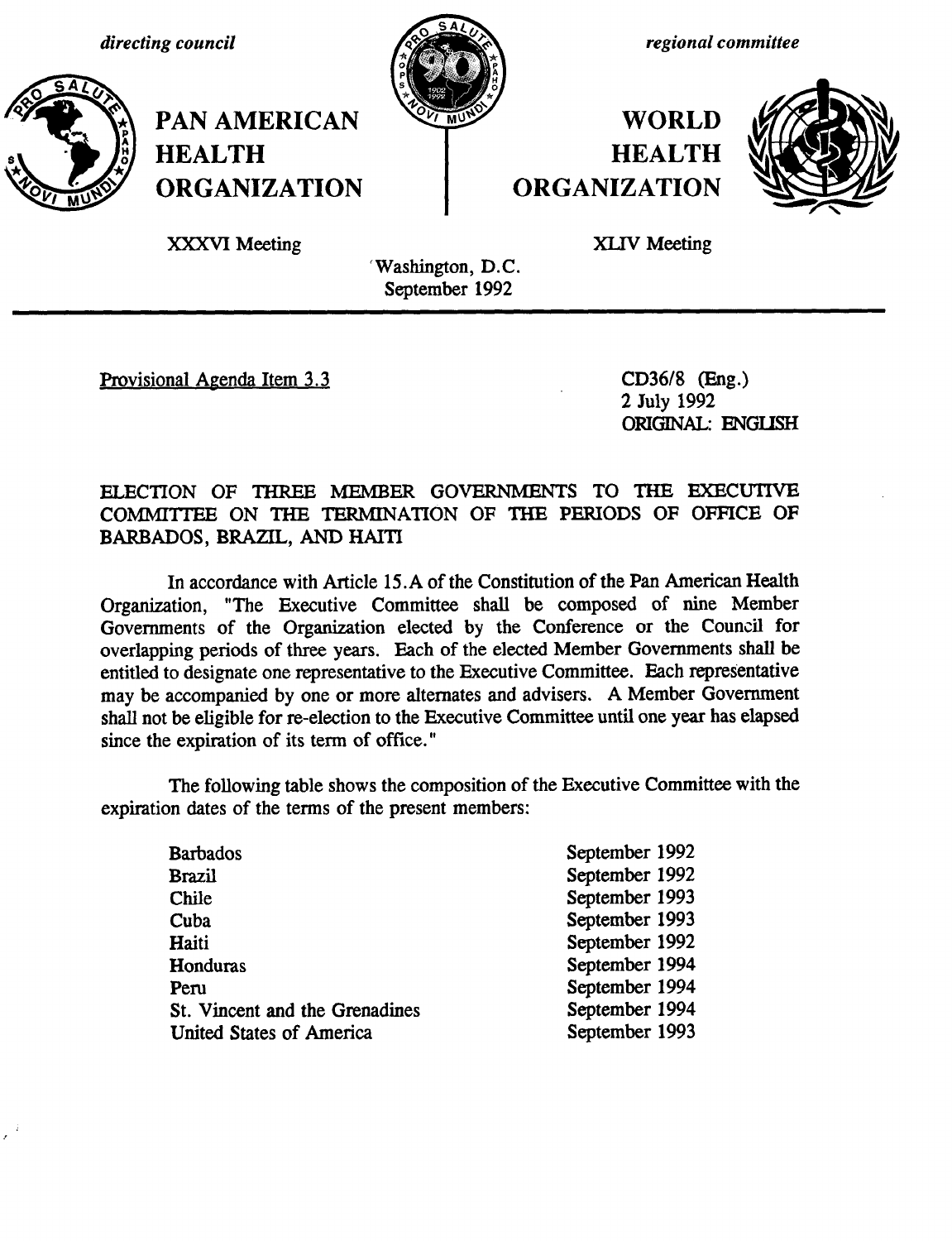CD36/8 (Eng.) Page 2

It is incumbent upon the Directing Council, in conformity with Article 9.B of the Constitution, to elect the Member Governments to replace Barbados, Brazil, and Haiti, whose periods of office on the Committee expire as of this meeting of the Directing Council.

For the information of the Council, the annexed chart shows the membership of the Executive Committee since 1976.

Annex